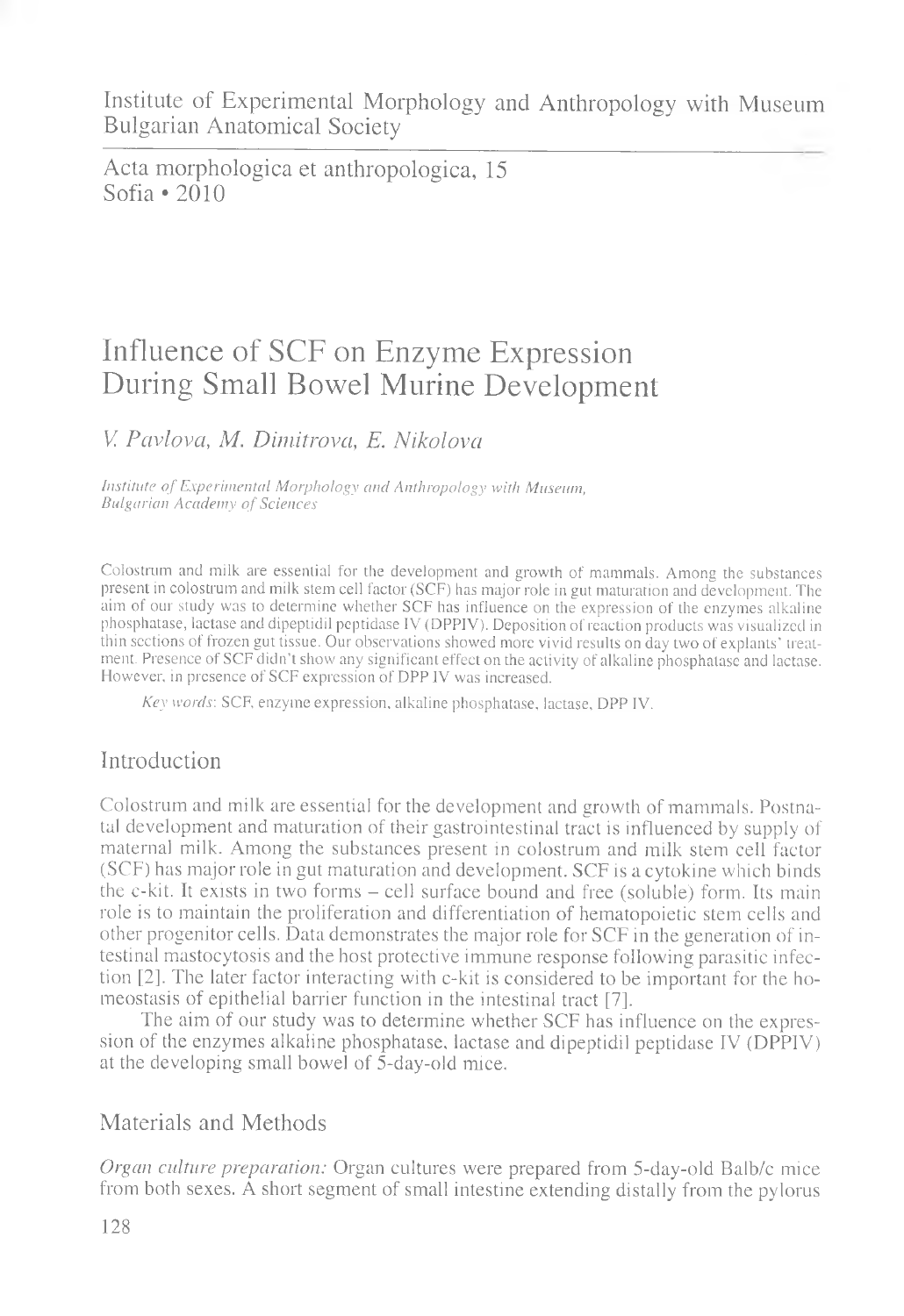was removed from each mouse. The segment was cut into 3 parts - duodenum, jejunum and ileum. Samples were taken according to intestinal length by  $P \, 1 \, a$  y f o r d et al. [6]. The explants were incubated in culture medium RPMI 1640 containing 10 % fetal calf serum with 20 ng/ml rm SCF (Immunotools /Germany) for 24, 48 and 72 hours at 37° C, 5% CO, at 100 % humidity. For enzyme check incubated explants were plunged into Tissue -Tek culture medium obtained from Sakura, USA and frozen at -25° C. Frozen tissue explants were cut by  $10 \mu m$  sections on cryostat and used without fixation to determine the activity of the enzymes.

*Enzyme substrates preparation:* Alkaline phosphatase substrate was prepared by the method of Burstone. TRIS/HC1 with pFI 0.9. naphtol-AS-MX-phosphate and fast Blue B were used. Incubation was implemented for 8 min at 37°C, *5%* CO,. Specimens were post fixed in 4 % FA for four hours, washed and covered with glycerin - gelatin. Lactase substrate was prepared from 5-Bromo-4-chloro-3-indolyl  $\beta$ -D-galactopyranoside, Nitrotetrazolium Blue chloride and citric buffer with pH 6. Specimens were incubated for 2 hours at 37 $^{\circ}$ C, 5 % CO<sub>.</sub>. Specimens were postfixed in 4  $\%$  FA for 15 min, washed and covered with glyceringelatin. For dipeptidil peptidase IV (DPPIV) determination we used phosphate buffer with pH 7.73 and 0.3 mM solution of aldehyde piperonal. Reaction was observed on fluorescent microscope after two hours of incubation at the same conditions [4].

#### Results

Small intestinal epithelium is one of the most actively renewing tissues in the body [5]. Intestinal enzyme activities are known to respond to changes in dietary composition. Studies in rats and humans suggest that adaptive mechanisms differ between species in response to altered intakes of carbohydrate and fat [3]. Colostrum is additionally a rich and concentrated source of various factors that demonstrate biological activity in vitro [1]. The ingestion of colostrum in neonatal mice has great effect on gastrointestinal tract development and influences digestive enzyme activities. Deposition of reaction products was visualized in thin sections of frozen gut tissue. The distribution of alkaline phosphatase with or without presence of SCF in the light microscope is seen in Fig.l and Fig. 2. Our observations showed more vivid results on day two of explants' treatment. Hence we show only pictures from the second day of incubation.

Presence of SCF didn't show any significant effect on the availability of alkaline phosphatase. Explants treated with SCF and those, incubated without it showed equal distribution of the reaction product. We also compared the three parts of the small bowel





Fig. l Fig. 2 9 Acta morphologica et anthropologica, 15 129

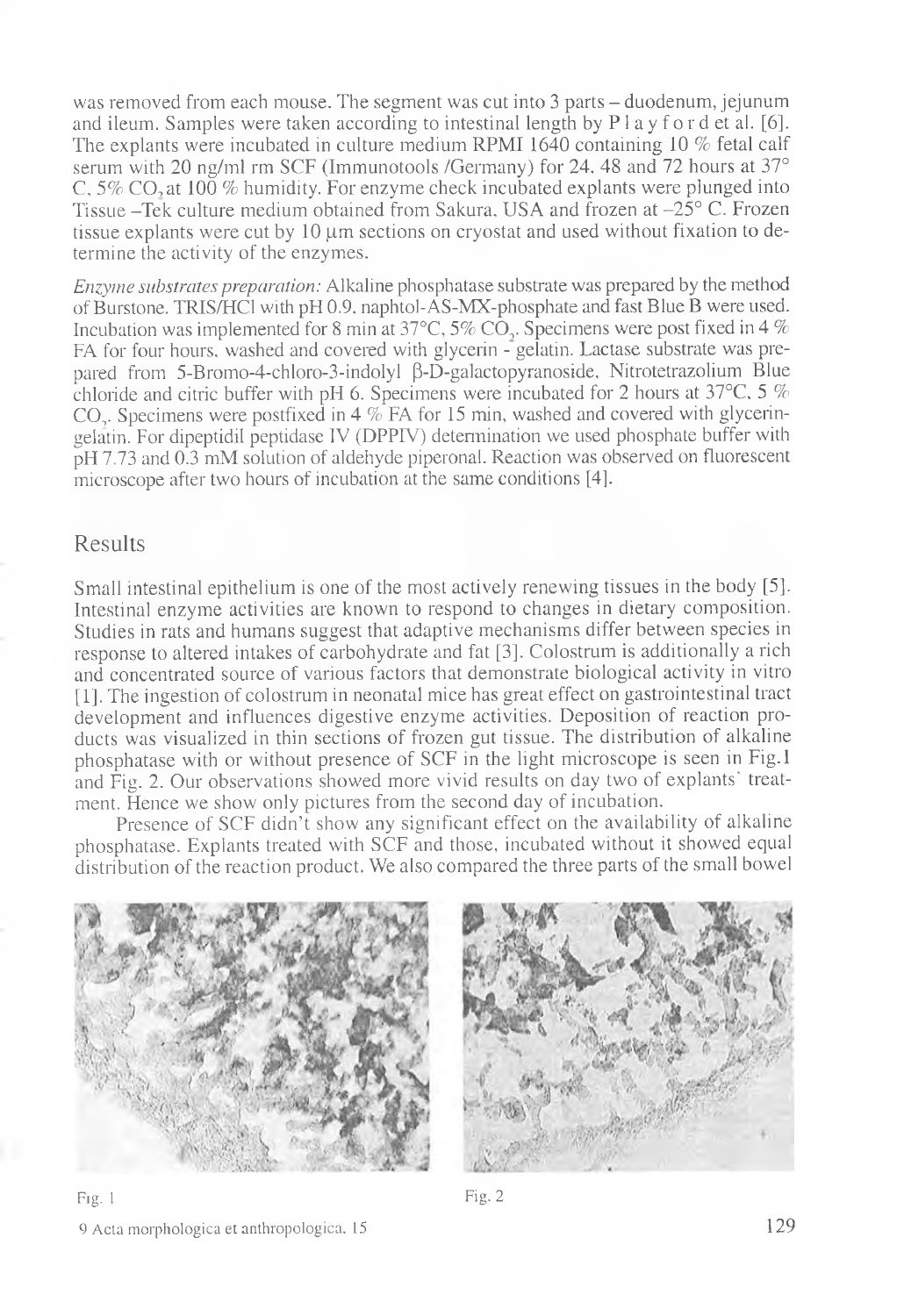



Fig. 5 Fig. 6

(namely duodenum, jejunum and ileum) for samples treated with SCF. Staining for alkaline phosphatase was more contrasting for the jejunum and ileum.

Samples stained for lactase in presence of SCF were again more contrasting at day two of incubation. Comparing both stimulated and non stimulated samples we didn't see any significant difference in lactase's distribution (Fig. 3 and Fig. 4.). Lactase availability was lower in jejunum and ileum compared to duodenum. No lactase was found at the gut wall.

Staining for DPP IV in presence of SCF was performed by fluorescent tagging of the enzyme (Fig. 5 and Fig.  $6$ ). It showed more contrasting villi at all parts of the small intestine, comparing to non stimulated samples. Our conclusion was that in presence of SCF the expression of DPP IV was increased.

*Acknowledgements.* This work was supported by grant TKL 1609 form the Ministry of Education and Science, Bulgaria.